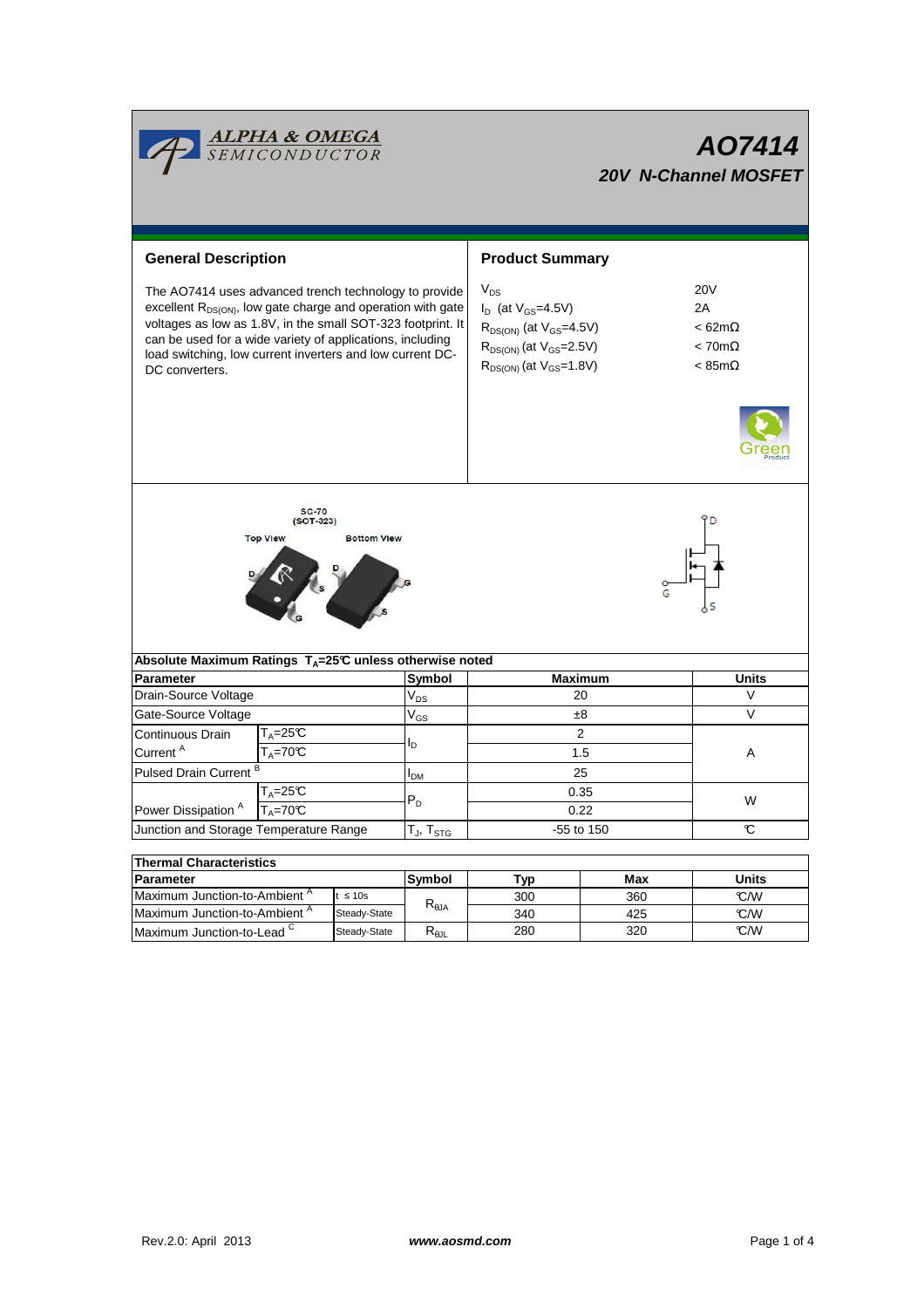

## **Electrical Characteristics (TJ=25°C unless otherwise noted)**

| <b>Symbol</b>                           | <b>Parameter</b>                                                                                 | <b>Conditions</b>                                |                          |      | <b>Typ</b> | <b>Max</b> | <b>Units</b> |
|-----------------------------------------|--------------------------------------------------------------------------------------------------|--------------------------------------------------|--------------------------|------|------------|------------|--------------|
|                                         | <b>STATIC PARAMETERS</b>                                                                         |                                                  |                          |      |            |            |              |
| <b>BV<sub>DSS</sub></b>                 | Drain-Source Breakdown Voltage                                                                   | $I_D = 250 \mu A$ , $V_{GS} = 0V$                |                          | 20   |            |            | $\vee$       |
| $I_{DSS}$                               | Zero Gate Voltage Drain Current                                                                  | $V_{\text{DS}}$ =20V, $V_{\text{GS}}$ =0V        |                          |      |            | 1          |              |
|                                         |                                                                                                  | $T_J = 55C$                                      |                          |      |            | 5          | μA           |
| l <sub>GSS</sub>                        | Gate-Body leakage current                                                                        | $V_{DS} = 0V$ , $V_{GS} = \pm 8V$                |                          |      |            | ±100       | nA           |
| $\mathsf{V}_{\mathsf{GS}(\mathsf{th})}$ | Gate Threshold Voltage                                                                           | $V_{DS} = V_{GS}$ , $I_D = 250 \mu A$            |                          | 0.5  | 0.68       | 1          | $\vee$       |
| $I_{D(ON)}$                             | On state drain current                                                                           | $V_{GS}$ =4.5V, $V_{DS}$ =5V                     |                          | 25   |            |            | A            |
| $R_{DS(ON)}$                            |                                                                                                  | $V_{GS}$ =4.5V, $I_{D}$ =2A                      |                          |      | 50         | 62         |              |
|                                         |                                                                                                  |                                                  | $T_{\parallel} = 125$ °C |      | 70         | 90         | $m\Omega$    |
|                                         | Static Drain-Source On-Resistance                                                                | $V_{GS} = 2.5V, I_D = 1.8A$                      |                          |      | 56         | 70         | $m\Omega$    |
|                                         |                                                                                                  | $V_{GS} = 1.8V, I_D = 1A$                        |                          | 66   | 85         | $m\Omega$  |              |
| $g_{FS}$                                | <b>Forward Transconductance</b>                                                                  | $V_{DS}$ =5V, I <sub>D</sub> =2A                 |                          |      | 15         |            | S            |
| $V_{SD}$                                | Diode Forward Voltage                                                                            | $IS=1A, VGS=0V$                                  |                          |      | 0.7        | 1          | $\vee$       |
| ıs.                                     | Maximum Body-Diode Continuous Current                                                            |                                                  |                          | 0.35 | A          |            |              |
|                                         | <b>DYNAMIC PARAMETERS</b>                                                                        |                                                  |                          |      |            |            |              |
| $C_{iss}$                               | <b>Input Capacitance</b>                                                                         | $V_{GS}$ =0V, $V_{DS}$ =10V, f=1MHz              |                          |      | 260        | 320        | pF           |
| $\mathbf{C}_{\mathrm{oss}}$             | <b>Output Capacitance</b>                                                                        |                                                  |                          |      | 48         |            | pF           |
| $C_{\rm rss}$                           | Reverse Transfer Capacitance                                                                     |                                                  |                          |      | 27         |            | pF           |
| $\mathsf{R}_{\mathsf{g}}$               | Gate resistance                                                                                  | V <sub>GS</sub> =0V, V <sub>DS</sub> =0V, f=1MHz |                          |      | 3          | 4.5        | Ω            |
|                                         | <b>SWITCHING PARAMETERS</b>                                                                      |                                                  |                          |      |            |            |              |
| $\mathsf{Q}_{\mathsf{g}}$               | <b>Total Gate Charge</b>                                                                         | $V_{GS}$ =4.5V, $V_{DS}$ =10V, $I_{D}$ =2A       |                          |      | 2.9        | 3.8        | nC           |
| $Q_{gs}$                                | Gate Source Charge                                                                               |                                                  |                          |      | 0.4        |            | nC           |
| $Q_{gd}$                                | Gate Drain Charge                                                                                |                                                  |                          |      | 0.6        |            | nC           |
| $t_{D(on)}$                             | Turn-On DelayTime                                                                                |                                                  |                          |      | 2.5        |            | ns           |
| $t_r$                                   | Turn-On Rise Time<br>$V_{\text{GS}} = 4.5V$ , $V_{\text{DS}} = 10V$ , $R_{\text{I}} = 5\Omega$ , |                                                  |                          | 3.2  |            | ns         |              |
| $t_{D(off)}$                            | Turn-Off DelayTime                                                                               | $R_{\text{GEN}} = 6\Omega$                       |                          |      | 21         |            | ns           |
| $t_f$                                   | <b>Turn-Off Fall Time</b>                                                                        |                                                  |                          | 3    |            | ns         |              |
| $\mathsf{t}_\mathsf{rr}$                | Body Diode Reverse Recovery Time                                                                 | $I_F = 2A$ , dl/dt=100A/ $\mu$ s                 |                          | 14   | 19         | ns         |              |
| $Q_{rr}$                                | Body Diode Reverse Recovery Charge   IF=2A, dl/dt=100A/us                                        |                                                  |                          | 3.4  |            | nC         |              |

A: The value of R<sub>6JA</sub> is measured with the device mounted on 1in<sup>2</sup> FR-4 board with 2oz. Copper, in a still air environment with T<sub>A</sub>=25°C. The value in any given application depends on the user's specific board design. The current rating is based on the t ≤ 10s thermal resistance rating. B: Repetitive rating, pulse width limited by junction temperature.

C. The R<sub>θJA</sub> is the sum of the thermal impedence from junction to lead R<sub>θJL</sub> and lead to ambient.

D. The static characteristics in Figures 1 to 6 are obtained using <300 µs pulses, duty cycle 0.5% max.

E. These tests are performed with the device mounted on 1 in  $^2$  FR-4 board with 2oz. Copper, in a still air environment with T<sub>A</sub>=25°C. The SOA curve provides a single pulse rating.

THIS PRODUCT HAS BEEN DESIGNED AND QUALIFIED FOR THE CONSUMER MARKET. APPLICATIONS OR USES AS CRITICAL COMPONENTS IN LIFE SUPPORT DEVICES OR SYSTEMS ARE NOT AUTHORIZED. AOS DOES NOT ASSUME ANY LIABILITY ARISING OUT OF SUCH APPLICATIONS OR USES OF ITS PRODUCTS. AOS RESERVES THE RIGHT TO IMPROVE PRODUCT DESIGN, FUNCTIONS AND RELIABILITY WITHOUT NOTICE.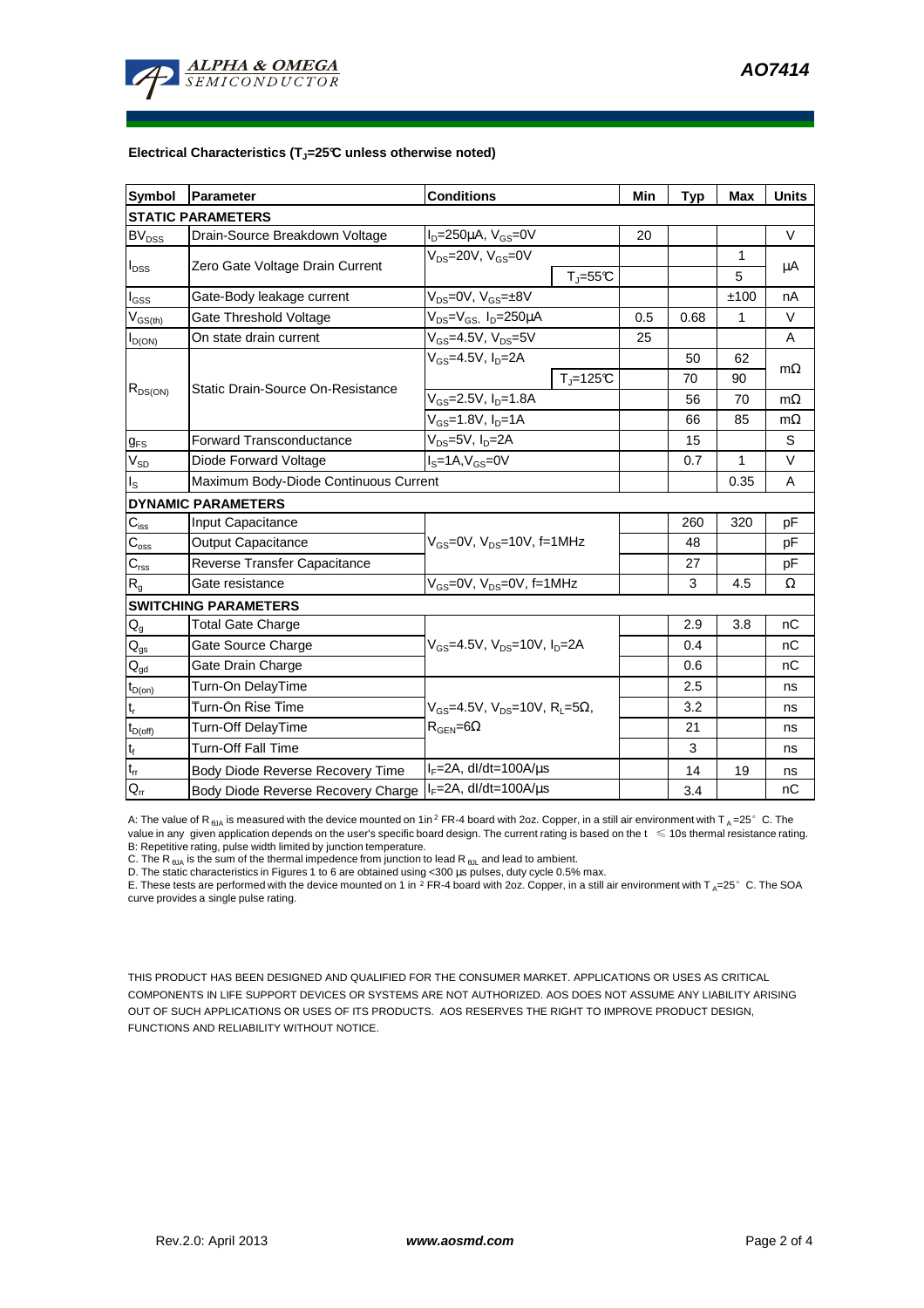

**ALPHA & OMEGA SEMICONDUCTOR**